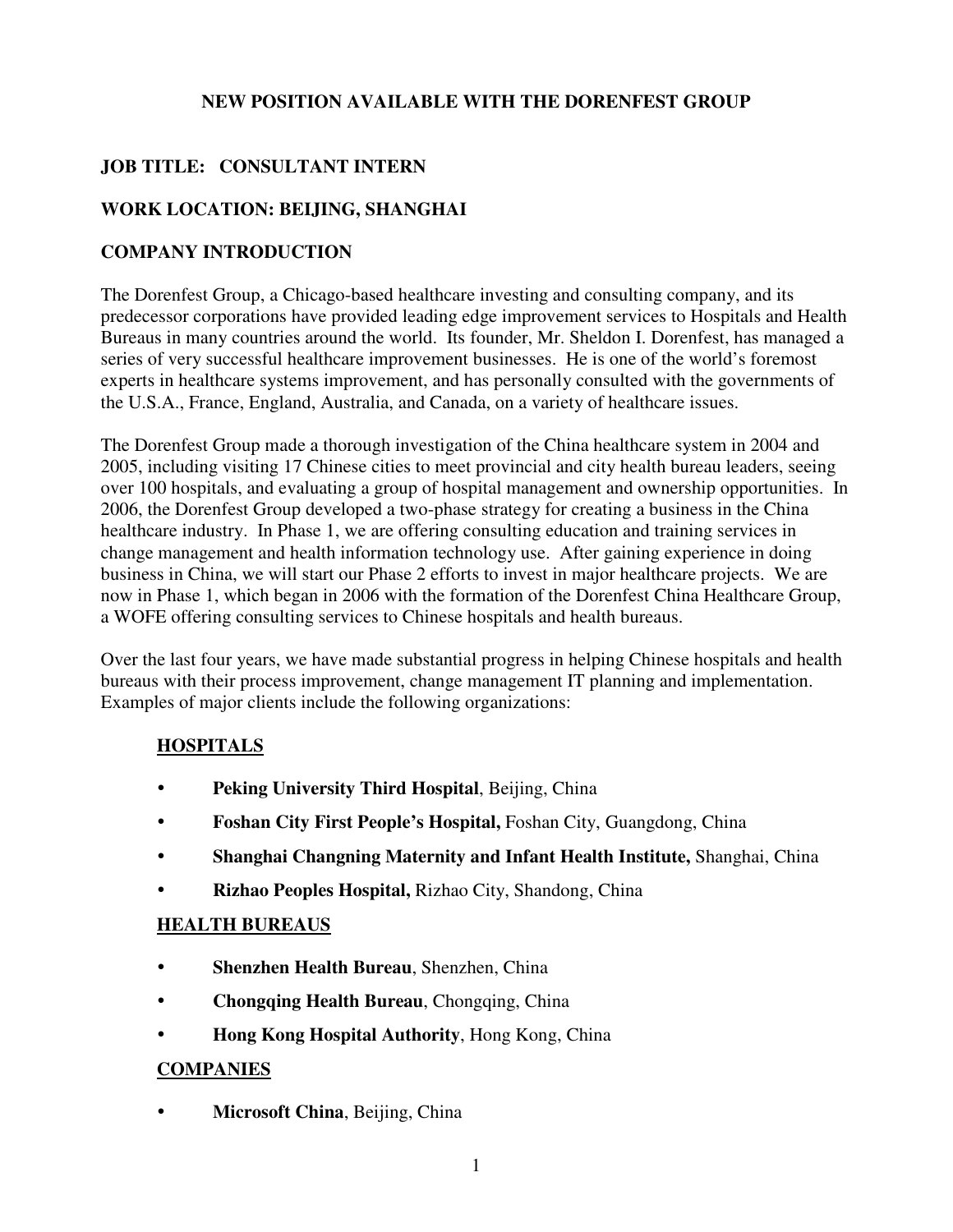- **Philips Healthcare China**, Shanghai, China
- **Simcere Pharmaceuticals**, Nanjing, China

Our work with these clients has been comprehensive and extensive, and we have usually performed multiple projects for them. In addition to the clients listed, we have worked with about a dozen other organizations in China. Our services are very much appreciated by all of the clients we serve. This has been and will be a critical element of our strategy for building our business in China.

The services we provide are unique, and the market for these services is in the early stages of its development. We are now in the process of building our staff to take advantage of the opportunity before us. As the market develops and grows, we are and will be the leader.

Our current growth has created the need for several positions. We think we offer a unique opportunity for applicants to help China reform its healthcare system, while building a very successful career and developing new skills. We encourage talented people who share our vision to respond to our need and apply for a position to join our company.

# **CONSULTANT INTERN JOB DESCRIPTION**

Applicants should have a keen interest in helping healthcare organizations to improve their work processes, management systems, and services to patients. Applicants should possess the following characteristics:

- 1. An inclination to want to help improve the China healthcare system, and a desire to work very closely with hospital and health bureau leaders to help them accomplish their goals
- 2. An eye for and experience in identifying and solving problems that allow improvement to take place
- 3. A desire and ability to learn new skills
- 4. Some experience, as well as inclination and desire, in management engineering techniques to identify and solve work process management systems and service to patient problems
- 5. Some experience in project management is preferred
- 6. Some experience in information technology and its use in Chinese hospitals is preferred
- 7. Some experience working as a physician in a Chinese hospital is preferred
- 8. Applicants will have the potential to grow into a consultant and to be hired as full time employee by the company.

Applicants for this position will have the opportunity to participate in client projects with the company and to get training from managers and consultants. Some responsibilities of the job include: